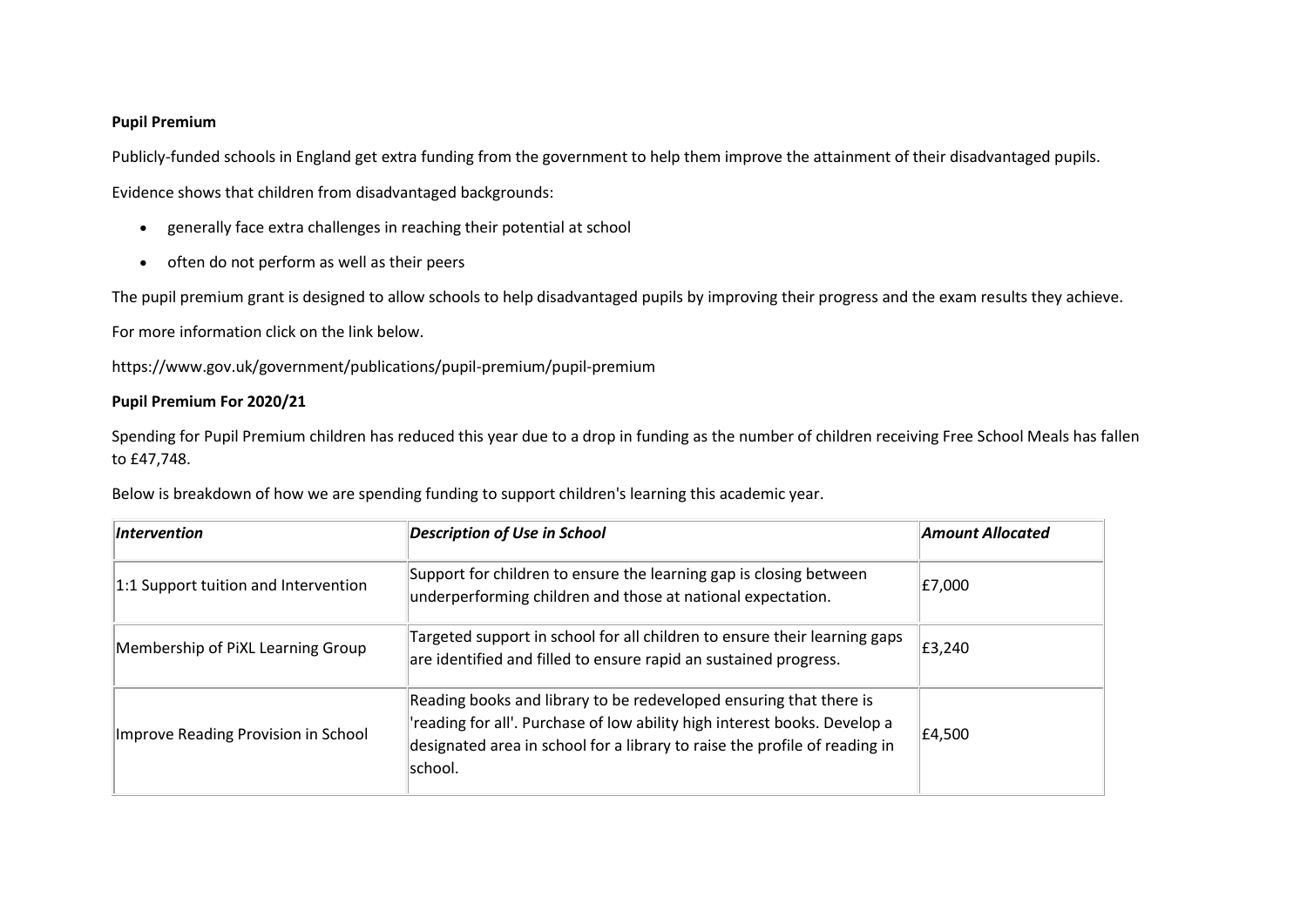| Support in Nursery & EYFS with language<br>development and fine motor skills                                                                                                                                 | Targeted support in school for those children that find early<br>development challenging. TA support to work with precision to ensure<br>children make rapid an sustained progress.                                                                                                                                                                                                                                  | £9,500 |
|--------------------------------------------------------------------------------------------------------------------------------------------------------------------------------------------------------------|----------------------------------------------------------------------------------------------------------------------------------------------------------------------------------------------------------------------------------------------------------------------------------------------------------------------------------------------------------------------------------------------------------------------|--------|
| Purchase of Cornerstones Curriculum<br>program                                                                                                                                                               | Curriculum development and support to ensure the coverage and<br>progression in knowledge and skills ensuring a hierarchical approach to<br>the schools curriculum.                                                                                                                                                                                                                                                  | £2,800 |
| <b>Specialist Teacher Services</b>                                                                                                                                                                           | Maintain the early support and diagnosis for children that are most<br>vulnerable and will ultimately need additional learning support through<br>SEND - diagnostic testing and targeted support.                                                                                                                                                                                                                    | £3,470 |
| Targeted Early support for specific early<br>needs.                                                                                                                                                          | Wellcom Trust diagnostic test<br>$\bullet$<br>Elklan training course<br>$\bullet$<br><b>Monster Phonics resources</b>                                                                                                                                                                                                                                                                                                | £1,200 |
| Continued support for the health and<br>wellbeing of children across the school.<br>Support of issues surrounding the return<br>to school, isolation and reintegration<br>back into school - COVID pandemic. | fund daily milk at play time<br>£1,000<br>$\bullet$<br>continue to provide additional lunch time support/supervision<br>for SEN children<br>£3,000<br>maintain 'on entry' staffing as two in every<br>classroom<br>£2,000<br>access online staff training for better understanding of children's<br>mental health<br>£1,200<br>support for children's worries/counselling/staff<br>$\bullet$<br><b>CPD</b><br>£2,000 | E9,200 |